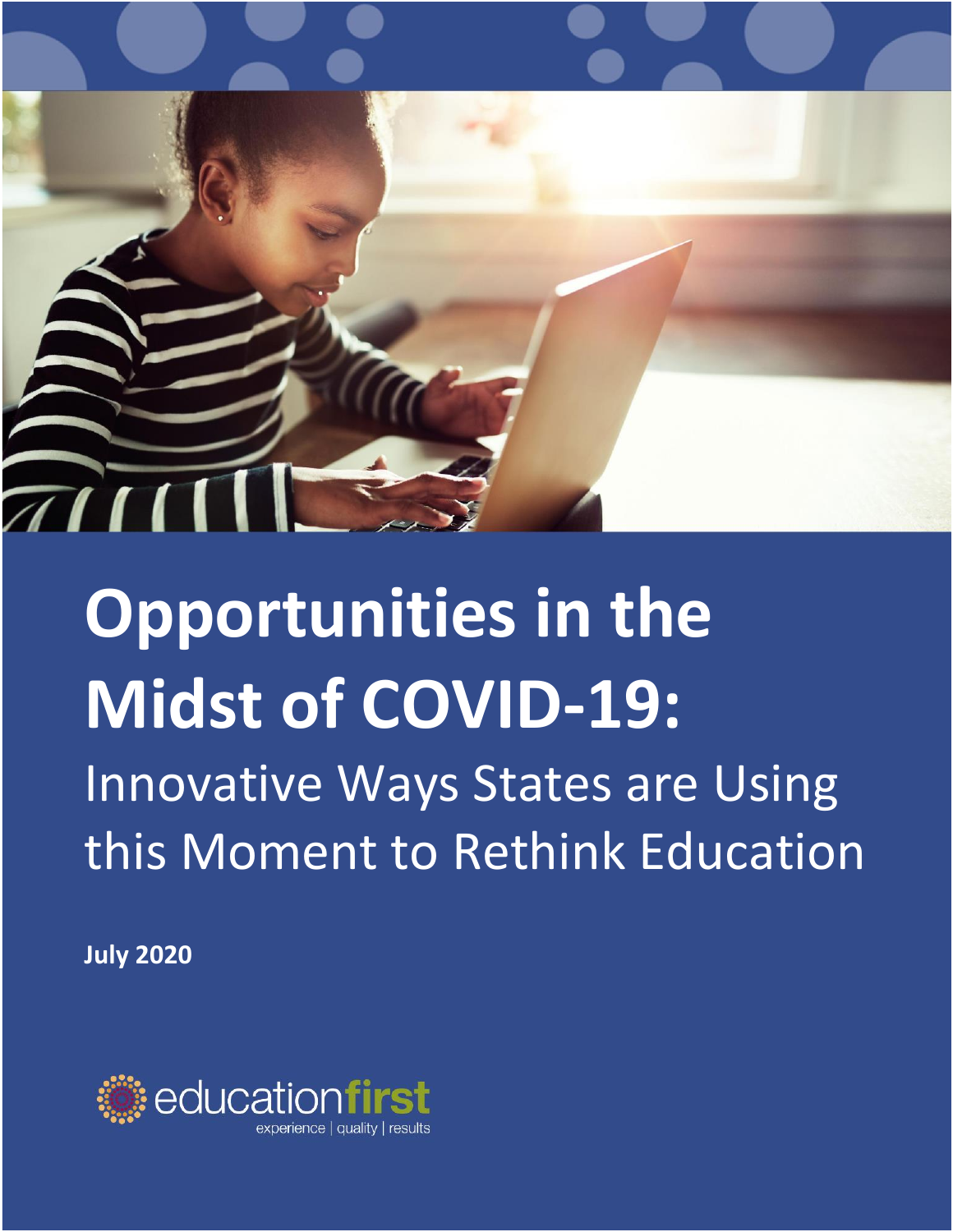# **Introduction**

The rapid spread of COVID-19 forced states to make complex and sudden decisions to temporarily shutter schools mid-year, leaving educators to teach remotely. This unexpected shift was abrupt and oftentimes messy but launched a national conversation about what it will take to make remote learning a viable and affordable educational option for every student.

When schools closed, educators quickly had to learn how to teach in an online classroom and find new ways to reach every student, including English learners, students with special needs and students without devices or little or no access to the Internet. Families had to take on the role of co-teacher, using downloadable materials, district-delivered packets, content and lesson plans available online or assembled on their own. The result: a new level of collaboration and partnership emerged to help students feel safe, supported and able to learn.

As the 2020-21 school year begins, questions remain about how to integrate remote learning most effectively. In anticipation of another unpredictable year, state and district leaders are working closely with teachers, families and other stakeholders to map out a plan that meets the needs of *all* learners, and in many cases, using remote and blended learning as a primary strategy. Some states have already announced plans to start the 2020-21 school year in a remoteonly format, others are expected to adopt a hybrid or blended model to allow learning to occur in the

*"Our goal is to have teachers feel increased comfort with teaching in a blended learning environment, and increased competency in delivering instruction in a remote setting. We want parents to feel their students are supported and continuing to learn, grow and thrive even during the pandemic."*

*— David Frank, Executive Director NYSED Charter School Office*

classroom on some days and at home on others, and some states say they plan to fully reopen and will offer a remote option for families who opt to keep their children home.

Remote learning in general is not a new concept, but what is new is widespread implementation across a district or state. The U.S. Department of Education's Rethink K-12 Education Models Discretionary Grant Program gave states an incentive to accelerate their plans to scale up remote learning options, plan out professional development modules and create a new system—either virtual or in person designed to best meet *everyone's* needs. On July 30 USED announced that 11 states (Louisiana, Tennessee, Rhode Island, Texas, Iowa, Georgia, South Carolina, New York, North Carolina, South Dakota, and Maine) were selected and will receive awards of between \$6.8 million and \$20 million in grant funding over the next three years.

*Education First worked closely with nine states (AR, FL, LA, MA, NM, NY, OH, RI and TX) to support the development of their Rethink K12 Education Models grant applications, and this paper offers an overview of their most innovative, research-based strategies. The examples included in this paper are intended to spur and inform state-level conversations as leaders in education work to reconcile questions about how to redesign their own systems, and how, when, and if to adopt a remote learning* 

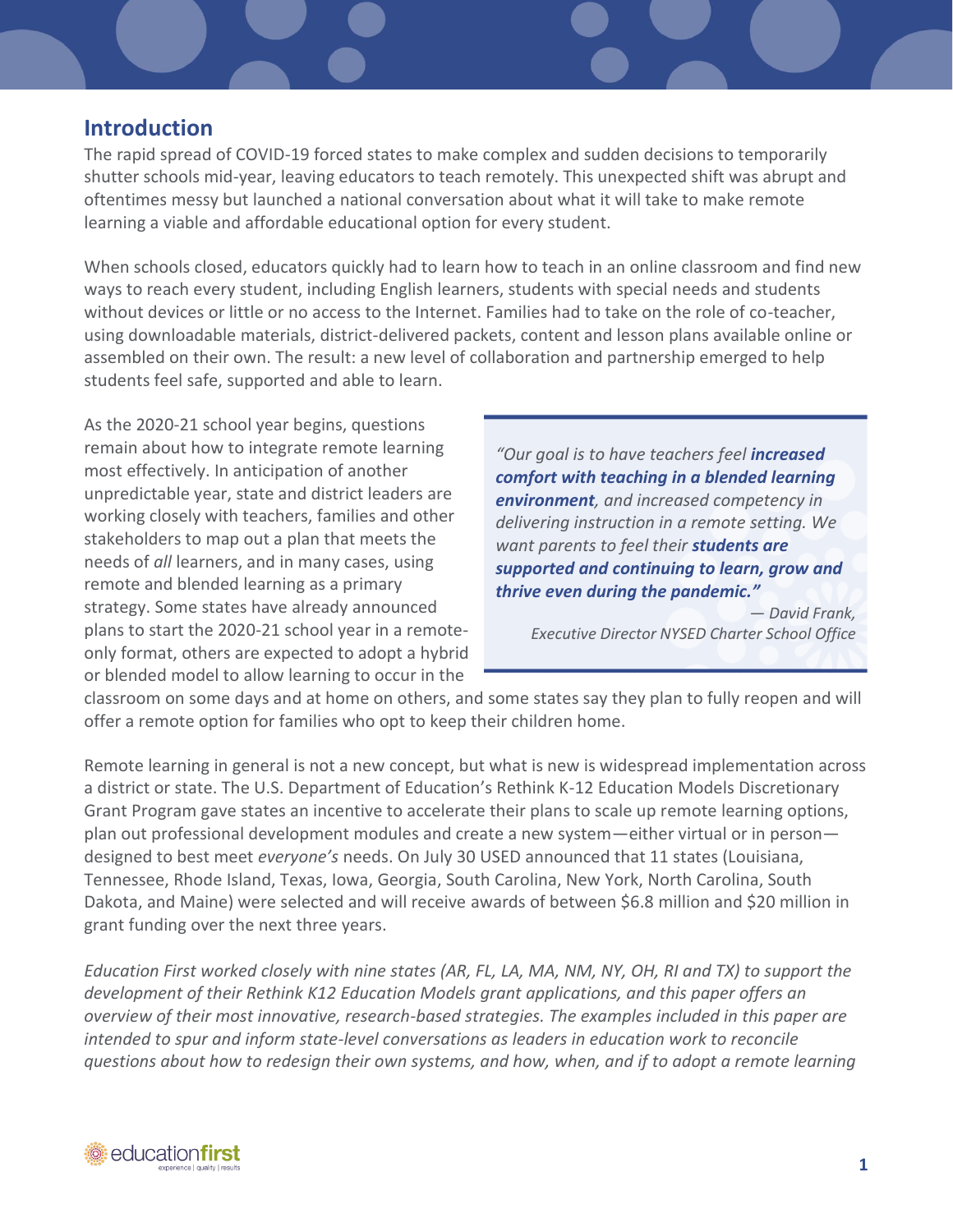#### **About the Rethink K12 Education Models Discretionary Grant**

The U.S. Department of Education launched the Education Stabilization Fund-Rethink K-12 Education Models Discretionary Grant Program in April 2020. The program was designed to spur new thinking among states for how education could be redesigned around the needs of every student. States were eligible to compete for a total of more than \$180 million by developing plans to incorporate remote learning, flexible K-12 models and postsecondary tools to aid economic recovery. State education agencies could apply for funds in one of three priority areas:

- *Priority 1:* **Microgrants for families**, to ensure they have access to the technology and educational services they need to advance learning
- *Priority 2:* Statewide virtual learning **and course access programs**, so that students will always be able to access a full range of subjects, even those not taught in the traditional or assigned setting
- *Priority 3:* **New, field-initiated models** for providing remote education not yet imagined, to ensure that every child is learning and preparing for successful careers and lives

A total o[f 39 states](https://oese.ed.gov/files/2020/07/ESF-REM-Applicants-by-Absolute-Priority-7.6.20.pdf) submitted applications (6 for Priority 1, 14 for Priority 2, and 19 for Priority 3). Eleven states were selected: Louisiana, Tennessee, Rhode Island, Texas, Iowa, Georgia, South Carolina, New York, North Carolina, South Dakota, and Maine. In all states will receive \$180,662,496 in grant funding over the next three years. The average grant size is \$16,423,863.

*model. See the Appendix for an overview of state plans. Accessing Instructional Materials and Virtual Learning* When schools closed in spring 2020, equity gaps that already impacted at-risk students were exacerbated in part due to lack of access to consistent instruction and highquality content. States are now planning specific approaches to bring better content and access to high quality materials to Black and Latinx children, students in poverty, English learners and students with learning differences.

These inequities are what prompted many state leaders to focus their plans on three areas necessary to support educators and parents through an anticipated shift to remote and/or blended learning throughout the 2020-21 school year and beyond: (1) Create access to high-quality instructional materials in K12 mathematics and English; (2) Maintain and accelerate a consistent focus on early literacy; and (3) Support and address the needs of special populations of students. To make any part of this possible, state plans reinforced the urgency of developing and providing access to quality professional learning for educators and the need to provide guided tools and supports for parents.

Each state approached the challenge of shifting to a remote and/or blended or hybrid learning model in a unique way. Some built on their assets and proposed taking promising ideas to scale. **Florida**, for example, framed its plan around the development of an innovation incubator focused on studying the Florida Virtual School and local innovative school models—especially digital platforms—to identify and expand exemplar blended learning and online learning models.

Others used this opportunity to focus on addressing the basic inequities that could otherwise hold students back from success in a system made reliant on technology. **New Mexico**, for example, built its plan around the development of a statewide Learning Management System pre-loaded with high quality instructional content to ensure that educators across the state have consistent and ready access to quality content and data.

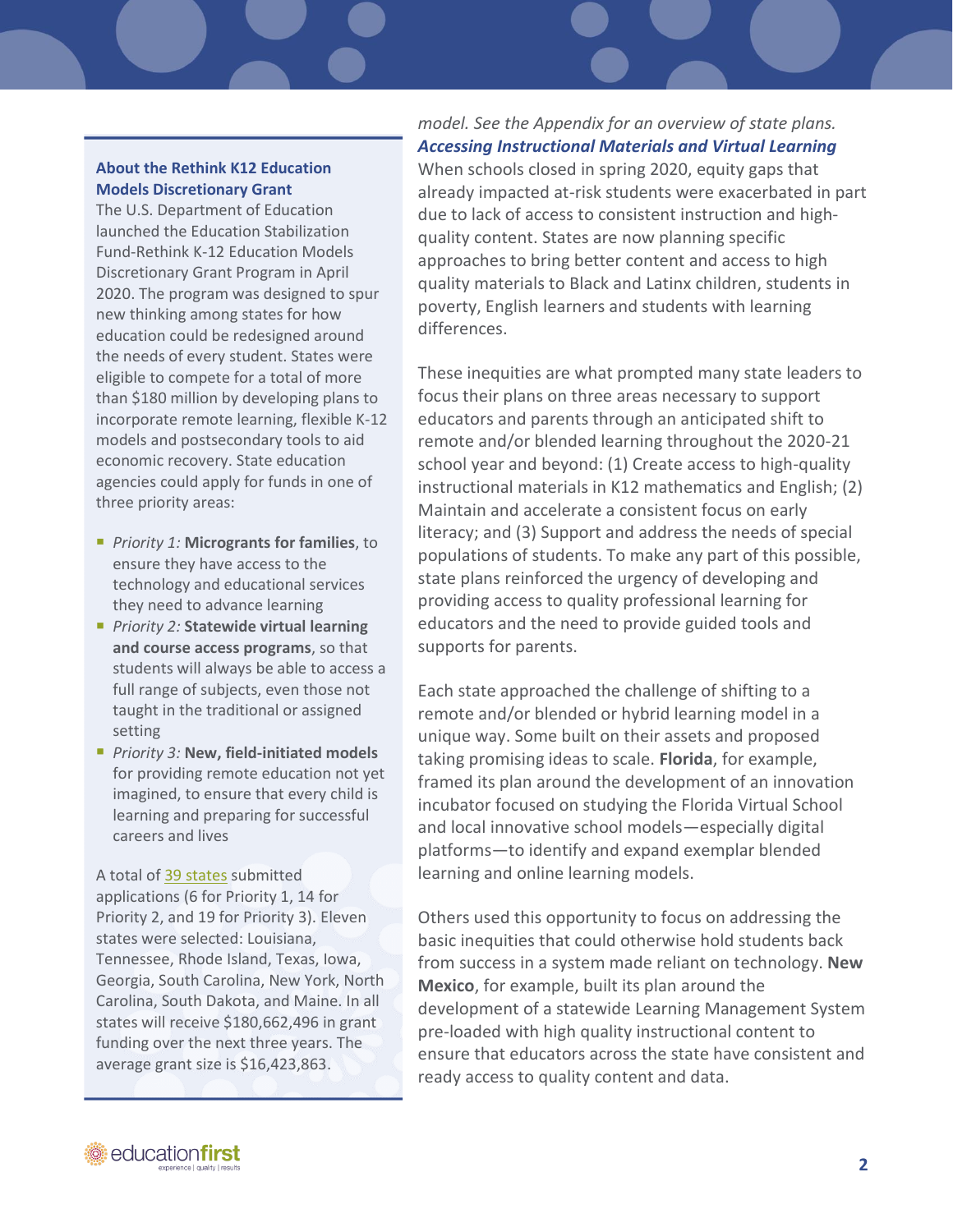- 1. **Find ways to create consistent access to high-quality instructional materials in K12 mathematics and English**. Several states highlighted the need to have quality content and materials available for districts to easily access remotely in order to provide every student with a rigorous and rich learning experience either in school or at home. This priority is coupled with the need for aligned professional development to ensure educators know how to leverage the content and tools and support for caregivers who may need to do some or all of the delivery at home.
	- **Louisiana** will require vendors to provide highquality instructional supports and tutoring that are aligned to high quality instructional materials as indicated by a rigorous review of Instructional Materials using [rubrics](https://www.louisianabelieves.com/resources/library/curricular-resources) to determine the degree of alignment with state content standards.
	- **Massachusetts** plans to partner with curriculum publishers who are rated highly by either [EdReports](https://www.edreports.org/) or the state, provide core instructional materials in ELA, math and science, and have a delivery platform for both remote and in-person instruction. Additionally, Massachusetts plans to support its strongest teachers in creating a resource bank of Deeper Learning Tasks that would be available to educators statewide.
	- **New Mexico** plans to offer all students high-quality instructional materials through a state-wide Learning Management System. The state will partner with curriculum organizations and districts to build a robust library of high-quality and culturally relevant instructional materials in English Language Arts, Math, Social Studies, Science and other subject areas.
	- **Rhode Island** plans to expand the existing Advanced Course Network to provide K12 students with highquality instructional materials, including developing core content classes for elementary students for the

#### **What is an Online Learning Platform?**

A Learning Management System is an online platform that houses and organizes courses and other educational content, a vehicle for communication between teachers and students, as well as a system for tracking student progress and engaging and informing parents about student learning. Several states focused their plans around the development of a statewide online learning platform, while others envisioned systems that could bolster and accelerate existing local or regional systems with new content, systems and data.

- **New Mexico** outlined their plan to build a state-wide Learning Management System pre-populated with high-quality instructional materials and complete with a state-wide purchased local student information system.
- **Texas** proposed to improve Texas Home Learning 3.0. It would include a curated set of high-quality instructional materials, progress monitoring tools and a linked learning management system designed to ensure successful delivery of remote/hybrid instruction.

first time. The Advanced Course Network strives for equity by using a lottery system that privileges students living in poverty, students with learning differences and English learners. High-quality instructional materials will be determined through a partnership with EdReports.

**Texas** is developing Texas Home Learning 3.0, a high-quality virtual course program that will be accessible to all students in the state. The Texas Education Agency is working to

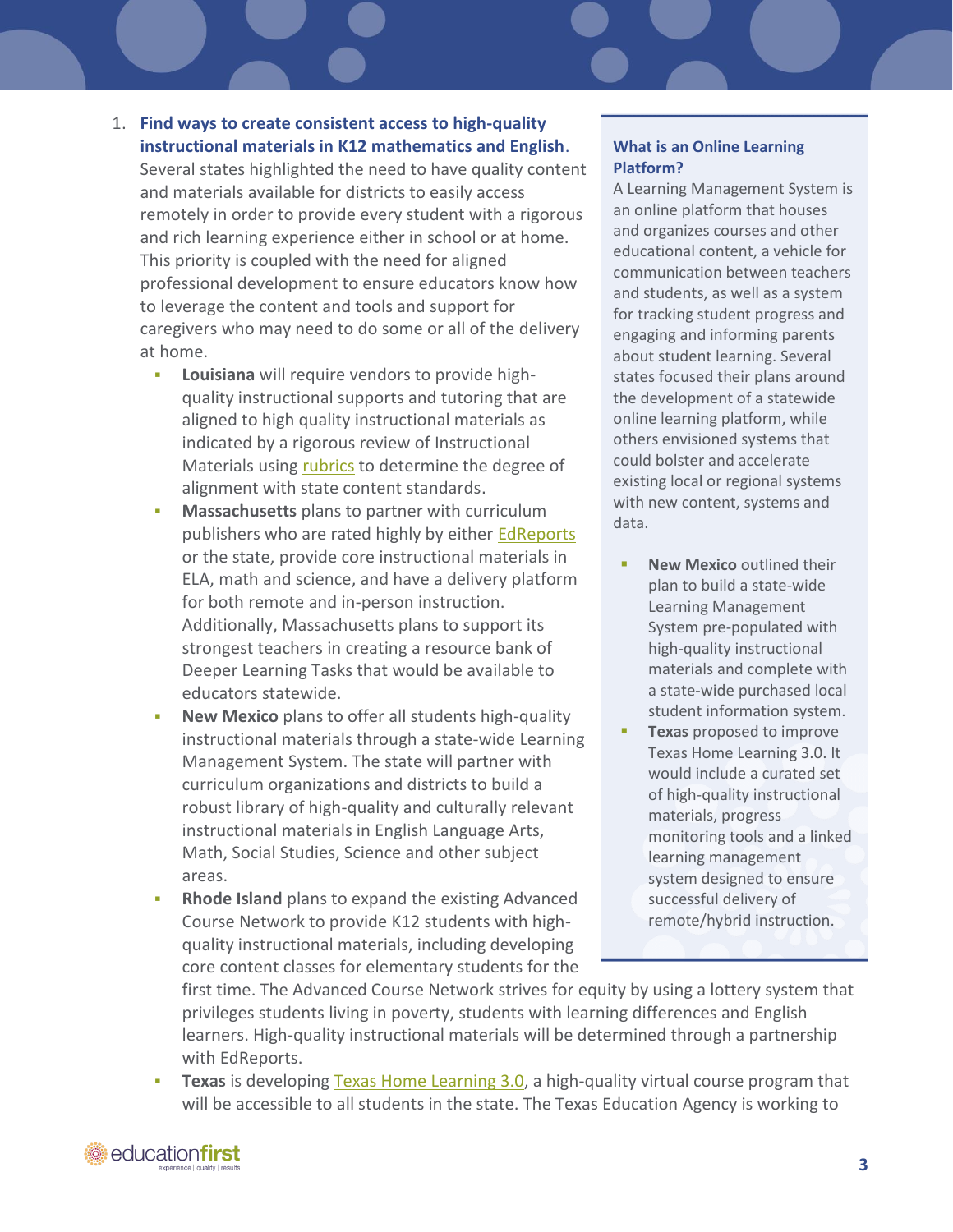make available optional, free tools for every school system in Texas to support grade level remote instruction in PK-12th grade in subjects including English, math, science and social studies.

- 2. **Maintain and accelerate a consistent focus on early literacy and develop tools and strategies necessary to reach young learners remotely**. A number of states underscored the increased need to maintain and build their focus on literacy in early education for students, particularly those who have fallen behind since schools were closed. States considered how to keep early literacy at the center of their strategic planning process, how to ensure that all students have access to high quality content and materials to support their continued development, and how to support oral language in the youngest learners.
	- Arkansas emphasized the need to provide students, families and educators with statewide access to an online and televised high-quality reading curriculum with a focus on word recognition, phonics and phonemic recognition. Educators and content experts plan to develop a K8 scope and sequence that addresses phonics, fluency, vocabulary and comprehension appropriate for each grade level.
	- **Louisiana** will provide funding through microgrants for parents to meet the educational needs of their children in the early grades (Pre-K to 3rd grade) through increased access to high-quality instructional supports, tutoring, and by providing the devices and internet connectivity needed to access those services.
- 3. **Support and address the needs of special populations of students**. The shift to remote learning was particularly difficult for students with learning differences, English learners and other special populations. Many struggled with learning remotely, and technology and language barriers made basic communication with students and their families a daily challenge. Several states developed strategies to address these inequities through investments in technology and training and mapped out strategies to establish pathways to strengthen tools and support for parents.
	- **EXT** Arkansas plans to establish and bring to scale an educational model for blended and remote learning that includes digital modules and supports with additional interventions and scaffolds for English learners, students with disabilities and other students in need of support. Students, teachers and families will be able to access the content, assignments and resources—both online and offline—on a state-procured Learning Management System.
	- **Massachusetts** plans to develop a coaching program to support the parents of English learners. They plan to provide guidance for families to support learning at home by providing family workshops and written materials available in multiple languages.
	- **Texas** plans to support its more than 1.1 million English learners by augmenting coursework accessible for all students and making tools available for remote dyslexia instruction and speech therapy.

**States that applied for the USED's Rethink K-12 Education Models Discretionary Grant Program had to build their plan's around one of three "Absolute Priorities."** This chart provides an overview of the

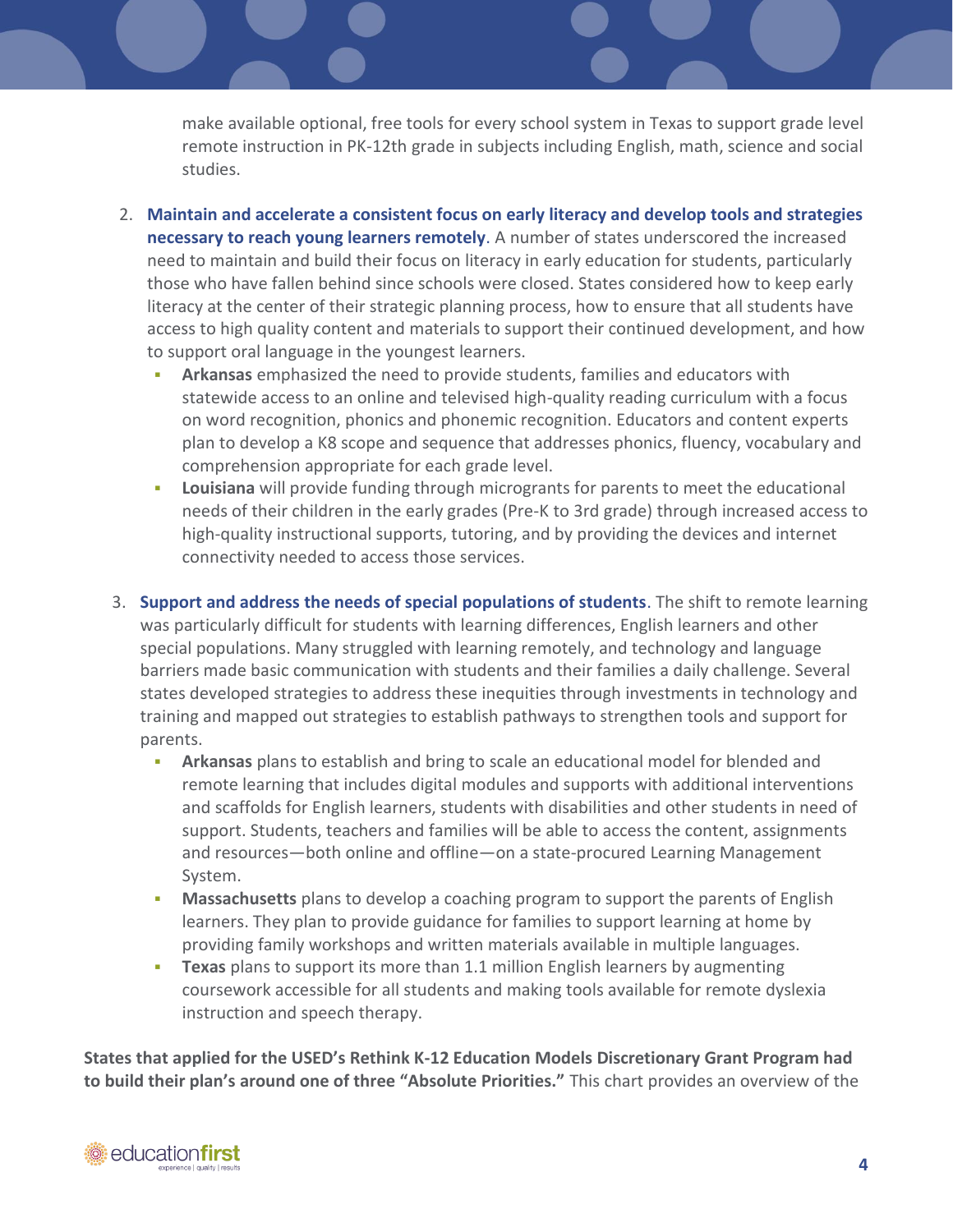themes in some of the states that received support from Education First. See Appendix I for a summary of each state's plan.

|                                                                                                                                                                                                                                    |           | Engagement<br>Stakeholder | Improvement<br>Continuous | Development<br>Professional | Early Literacy | Instructional<br><b>High Quality</b><br><b>Materials</b> | <b>Online Learning</b><br>Platform | Populations<br><b>Special</b> |
|------------------------------------------------------------------------------------------------------------------------------------------------------------------------------------------------------------------------------------|-----------|---------------------------|---------------------------|-----------------------------|----------------|----------------------------------------------------------|------------------------------------|-------------------------------|
| <b>Priority 1: Microgrants for</b><br>families, to ensure they have<br>access to necessary technology<br>and educational services.                                                                                                 | LA        | $\boldsymbol{\mathsf{x}}$ |                           |                             | X              | X                                                        | X                                  | X                             |
| <b>Priority 2: Statewide virtual</b><br>learning and course access<br>programs, so that students will<br>always be able to access a full<br>range of subjects, even those not<br>taught in the traditional or<br>assigned setting. | <b>NM</b> |                           | $\boldsymbol{\mathsf{x}}$ | $\boldsymbol{\mathsf{X}}$   |                | $\mathbf x$                                              | $\mathbf{x}$                       | $\mathbf x$                   |
|                                                                                                                                                                                                                                    | RI        | $\mathbf x$               |                           | $\boldsymbol{\mathsf{x}}$   |                | $\boldsymbol{\mathsf{X}}$                                | $\mathbf{x}$                       |                               |
|                                                                                                                                                                                                                                    | <b>TX</b> |                           |                           | $\mathbf{x}$                |                | $\mathbf x$                                              | $\mathbf{x}$                       | $\mathbf x$                   |
| <b>Priority 3: New, field-initiated</b><br>models for providing remote<br>education not yet imagined, to<br>ensure that every child is<br>learning and preparing for<br>successful careers and lives.                              | AR        | $\boldsymbol{\mathsf{x}}$ |                           | $\boldsymbol{\mathsf{x}}$   | $\mathbf x$    | X                                                        | $\boldsymbol{\mathsf{X}}$          | X                             |
|                                                                                                                                                                                                                                    | FL        | $\mathbf x$               | X                         | X                           |                | X                                                        | X                                  |                               |
|                                                                                                                                                                                                                                    | <b>MA</b> | $\boldsymbol{\mathsf{x}}$ |                           | $\mathbf x$                 |                | $\boldsymbol{\mathsf{x}}$                                |                                    | X                             |
|                                                                                                                                                                                                                                    | <b>NY</b> |                           |                           | $\mathbf x$                 |                |                                                          |                                    |                               |
|                                                                                                                                                                                                                                    | 0H        | $\mathbf x$               | X                         | $\boldsymbol{\mathsf{x}}$   |                |                                                          | X                                  | X                             |

Deeply ingrained in these three strategy areas is **professional development,** which many states prioritized as a key lever. State teams agreed that both experienced and new-to-the-profession teachers will need ongoing support and guidance to implement shifts in strategy and curriculum and to learn to use new tools and technology. Among the states that listed professional development as a primary outcome of the grant:

- **New York** plans to develop and launch the Teaching in Remote/Hybrid Learning Environments program, which would build the capacity of teachers and educational leaders to facilitate blended/remote instruction when needed.
- **Florida** plans to include a non-college-credit credential online professional development program for educators meant to address key issues in teaching and learning in the postpandemic era, including topics in distance and blended learning ecosystems and robust online and digital learning models.

#### **What comes next**

COVID-19 has forced states to deeply examine the strengths and inherent flaws in their existing systems and structures and to confront the reality that remote learning of some form will likely need to be a core part of public education for the foreseeable future. The process of developing these plans

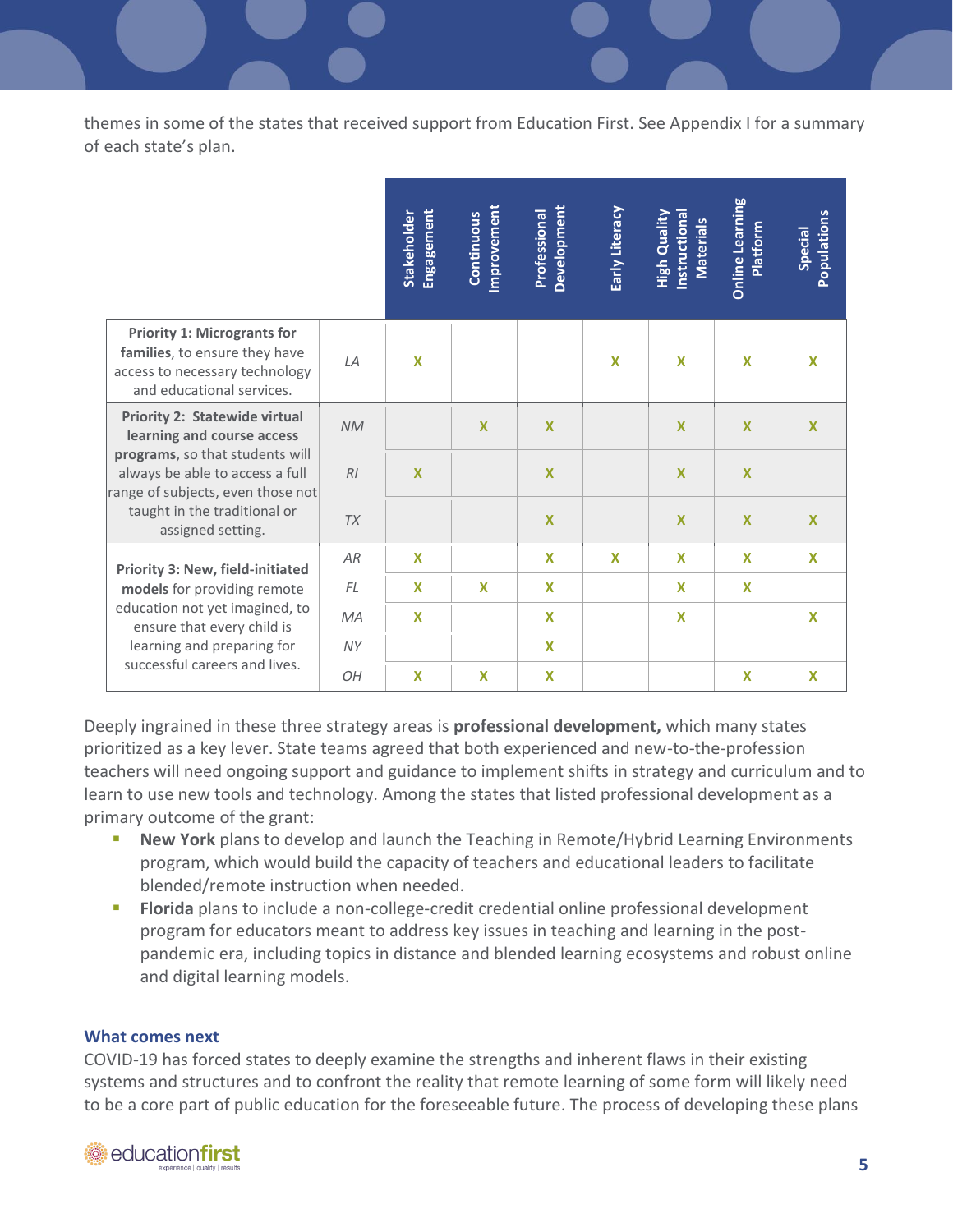has prompted insightful, thoughtful discussions among state leaders about how a new system more reliant on technology could evolve to effectively meet the needs of every learner, particularly those most vulnerable.

Developing this vision was just the beginning. When grants are awarded, recipient states will need to begin the hard work of putting their innovative plans into action. The U.S. Department of Education has indicated that they will award up to 14 grants, meaning most states will be turned away. That said, state leaders stressed the inherent value of the thinking and the stakeholder engagement required to develop these plans to reimagine their public school systems. Several indicated that—with or without federal resources—they hope to move forward on certain elements of their plans.

*"Districts are so anxious and eager for access to remote learning support. We need to respond to that urgency."*

> *— Heather Peske Massachusetts Senior Associate Commissioner for Instructional Support*

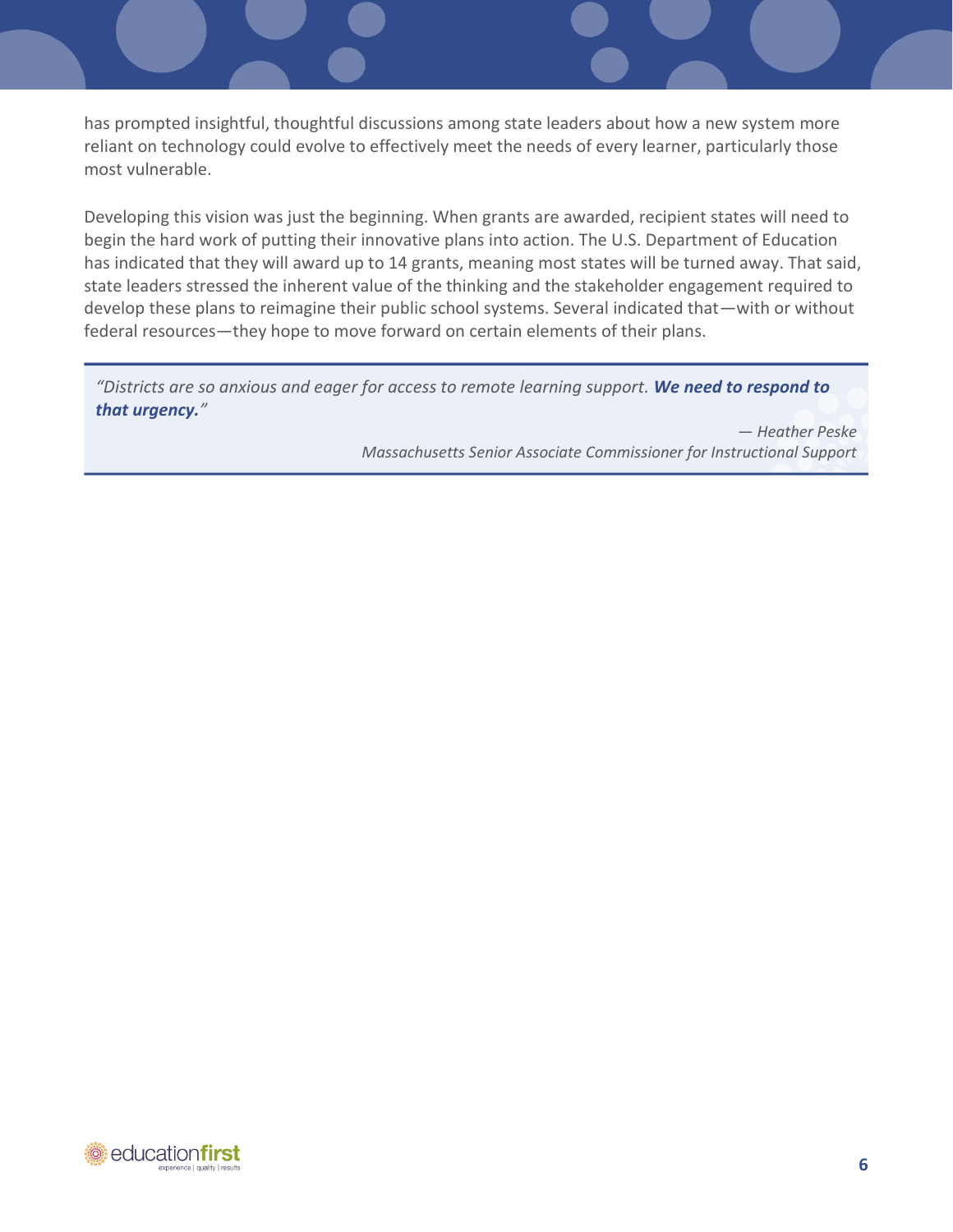# **APPENDIX 1: State Application Overviews**

*The summaries below represent an overview of the state plans that were developed with support from Education First, as well as the winning state plans. In all, [39 states](https://oese.ed.gov/files/2020/07/ESF-REM-Applicants-by-Absolute-Priority-7.6.20.pdf) applied for the Rethink Education grants and [11 were selected.](https://oese.ed.gov/files/2020/07/ESF-REM-Award-Fact-Sheet-7.29.20_FINAL.pdf)*

#### **States Supported by Education First**

#### **Arkansas (Absolute Priority 3)**

The Arkansas Division of Elementary and Secondary Education proposed a differentiated approach to create, develop, implement and scale an educational model for blended and remote learning. Students, teachers and families will be able to access the content, assignments and resources—both online and offline—using a state-procured Learning Management System. One stand out example: They emphasized the need to provide students, families and educators with statewide access to highquality reading curriculum with a focus on word recognition, phonics and phonemic recognition. Educators and content experts will develop a K8 scope and sequence that addresses phonological awareness, phonics, fluency, vocabulary and comprehension appropriate for each grade level.

#### **Florida (Absolute Priority 3)**

The Florida Department of Education proposed launching an innovation incubator at the University of South Florida, where local educational innovations could be studied, enhanced and scaled with a single vision focused on eradicating achievement gaps for all student sub-groups. The work will follow a research-practice partnership model, where participating schools that are deploying field-initiated innovations are studied by a team of university researchers to examine trends, student progress, teacher practices, school leadership and other facets of the participating schools. The goal of this review will be to identify improved outcomes and strategies for replication that can be scaled up for use at other schools. The Florida Virtual School will be a major partner in this incubator, as they consider developing an artificial intelligence integration. This could ultimately result in an upgrade to their current platform and have the potential of serving more than 2 million students.

#### **\*SELECTED\* Louisiana (Absolutely Priority 1)**

#### **Grant award: \$16,999,992**

The Louisiana Department of Education proposed providing microgrants for high-quality remote instructional supports, virtual tutoring and the devices/internet connectivity needed for those services. The focus was to support parents to meet the educational needs of their children in the early grades (PreK to 3rd grade). They plan to create an online portal for families to use microgrants to pay for highquality remote early literacy learning and ensure that the portal includes multiple, high-quality, Louisiana-based providers with strong plans for partnering with parents and LEAs. Louisiana would provide priority access to their online portal to the most disadvantaged students, including priority access to students and parents in struggling schools (as defined by ESSA), and ensure providers work closely with LEAs to support student learning and partner with parents.

#### **Massachusetts (Absolute Priority 3)**

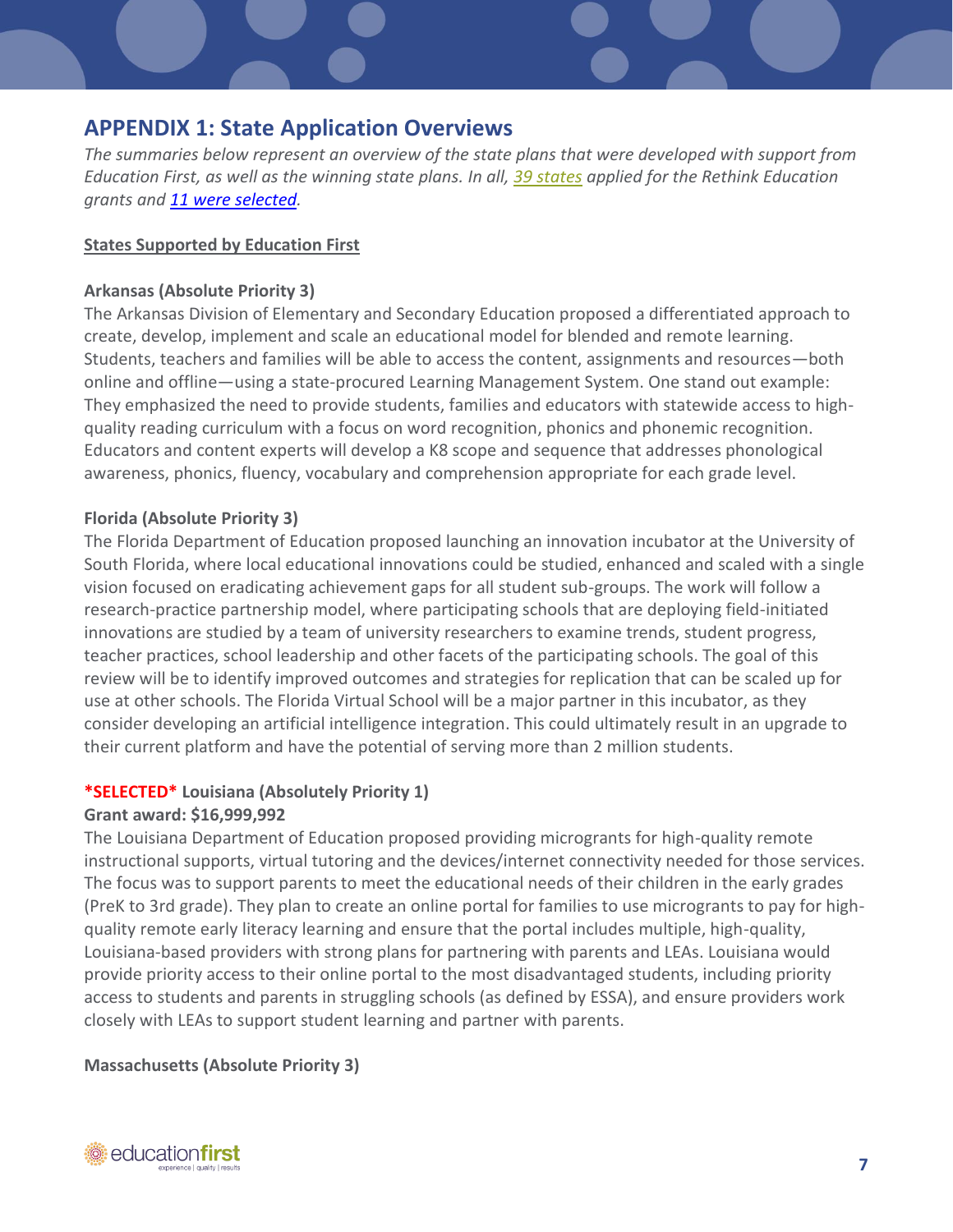The Massachusetts' Department of Elementary and Secondary Education proposed providing widespread virtual access to high-quality curriculum materials for teachers, students and families through three field-initiated strategies: They plan to provide effective and engaging highly-rated virtual K8 Math, ELA and science curriculum materials for students, collect deeper learning tasks, expand access to virtual AP courses and create a program that provides supplemental math instruction to 9th graders. They plan to provide guidance for families to support learning at home by providing family workshops and print materials available in multiple languages, with a focus on supporting English Learner parents. They plan to provide curriculum-aligned professional development for educators to navigate a hybrid school year. The plan will be targeted on students of color, economically disadvantaged students, English learners and students with disabilities.

## **New Mexico (Absolute Priority 2)**

The New Mexico Public Education Department proposed developing a statewide virtual learning and course access program that improves student outcomes regardless of racial or ethnic background, socioeconomic status, disability, primary home language, prior early childhood experiences or geography. The platform will contain culturally responsive, linguistically responsive, high-quality instructional materials. Materials will be adaptable and accessible to students with disabilities and English Learners. They plan to conduct continuous improvement cycles related to remote learning through supporting the purchase of necessary business analytics. They also plan to provide a robust professional learning infrastructure focused on how to use high-quality instructional materials and support social-emotional learning in hybrid/remote environments. Parent and community engagement and supports are central to the plan; the PED will engage stakeholders to gather feedback through virtual meetings and need assessments.

## **\*SELECTED\* New York (Absolute Priority 3)**

#### **Grant award: \$19,986,089**

The New York State Department of Education proposed developing and launching the Teaching in Remote/Hybrid Learning Environments program in partnership with educators across the state. The program is designed to first address the immediate and urgent learning needs of New York's most vulnerable students and, through teachers and educational leaders, give the parents and guardians of these students the tools necessary to support their student's learning needs during the COVID-19 pandemic. This will be done by building upon existing effective practices and further developing capacity-building resources, and training to facilitate remote/hybrid instruction. The program is designed to build the capacity of educators to implement effective practices in the remote/hybrid teaching environments that may be utilized at various points during the period of this grant to ensure continuity of learning.

## **Ohio (Absolute Priority 3)**

Ohio is proposing to develop the RemotEDx Platform, a marketplace that allows educators and schools to exchange ideas, integrate concepts and transform offerings by connecting them to innovative student-learning and remote learning exemplars and supports. The project includes formal feedback loops across Ohio's education community to ensure continuous improvement. Ohio plans to instate a number of systems and supports to this project, including a network and coordinating council that oversees the marketplace to inform policies, practices and partnerships; a support squad that

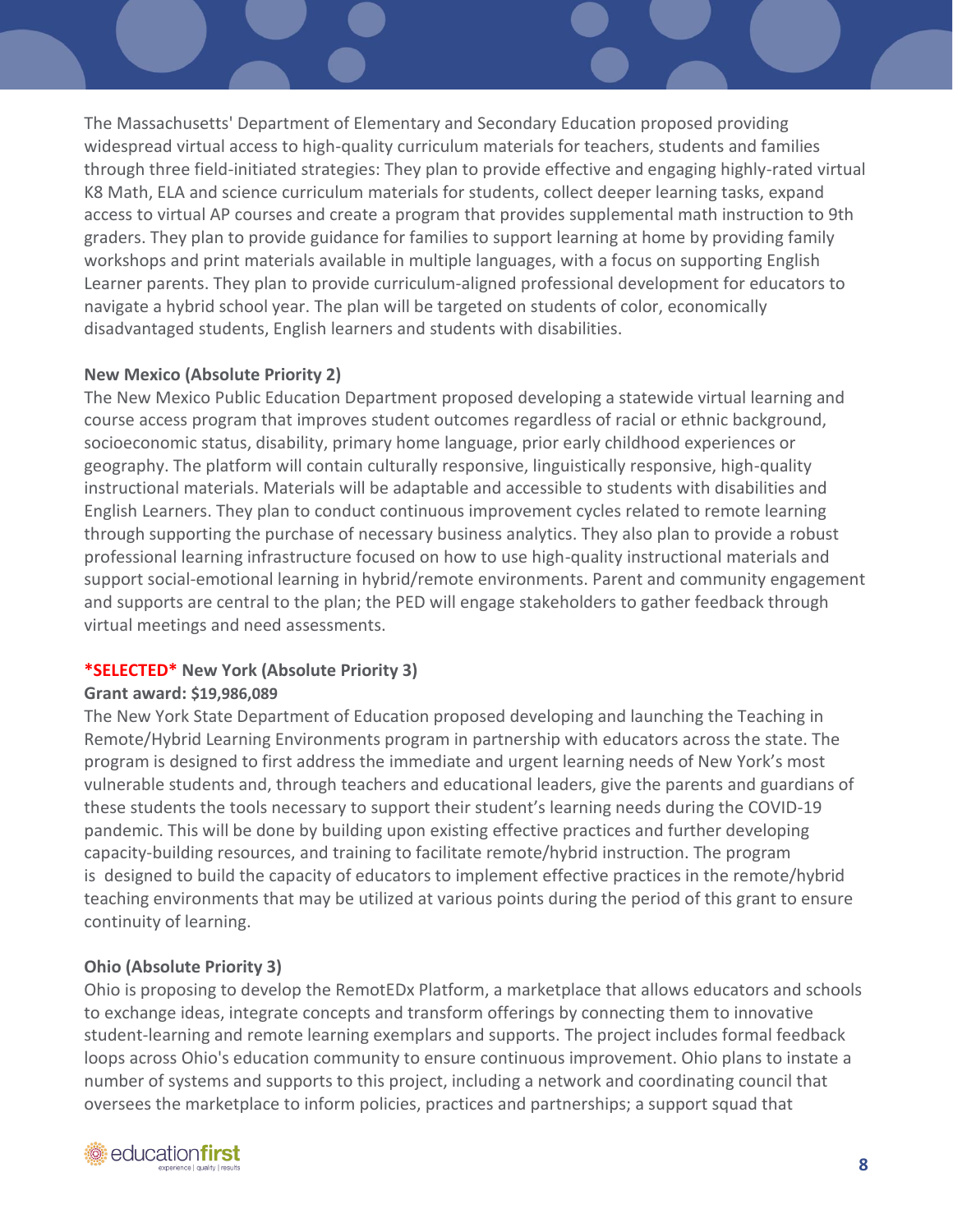facilitates model selection and provides support professional learning supports; and connectivity champions who help schools ensure students have access to technology and internet. Ohio's plan invites educators and schools using their RemotEDx platform to participate in a peer-to-peer learning network meant to inform policy and practice, create coherence and share and scale best practices.

#### **\*SELECTED\* Rhode Island (Absolute Priority 2)**

#### **Grant award: \$10,898,643**

Rhode Island proposed offering K12 students expanded access to high quality virtual curricula by developing, providing and expanding remote course choices resulting in college credit or an industryrecognized credential and by adding virtual K12 high-quality instructional materials to the existing Advanced Course Network. Student Counselor Advisor and Parent and Student Ambassador programs will ensure that information spreads. Rhode Island also plans to enhance the requisite technology platforms to equitably serve students. The Advanced Course Network strives for equity by using a lottery system that privileges students living in poverty, students with IEPs and English learners. Rhode Island plans to provide professional development aligned to the high-quality curriculum using a trainthe-trainer approach in which cohorts of teacher fellows train and support their colleagues.

#### **\*SELECTED\* Texas (Absolute Priority 2)**

#### **Grant award: \$19,978,625**

Texas proposed developing Texas Home Learning 3.0, a high-quality virtual course program that will be accessible to all students in the state. They plan to make available optional, free tools for every school system in Texas to support grade level remote instruction in PK-12th grade in subjects including English, math, science and social studies. Additionally, tools will be available for remote dyslexia instruction and remote speech therapy. These tools will include: software to facilitate remote learning; curricular materials aligned to the Texas state standards, designed to work asynchronously, and with quality components intended to narrow achievement gaps; progress monitoring diagnostics; and professional development, planning resources and operational delivery support for LEA leaders to help deploy these tools.

#### **Other Grant Recipients**

#### **Georgia (Absolute Priority 2)**

#### **Grant award: \$18,594,304**

Georgia plans to expand access to the Georgia Virtual School by improving the infrastructure and ensuring interoperability so that students can earn Comprehensive Learner Records. The state plans to enhance leadership and educator professional learning to support engagement and personalized learning.

## **Iowa (Absolute Priority 2) Grant award: \$17,681,016**

**Iowa** plans to establish Iowa e-Learning Central (ILC). Governed by a leadership team, the ILC will support a statewide virtual learning environment with equitable access to high-quality course programs, develop foundational content and empower Iowa educators to develop content, serve as a

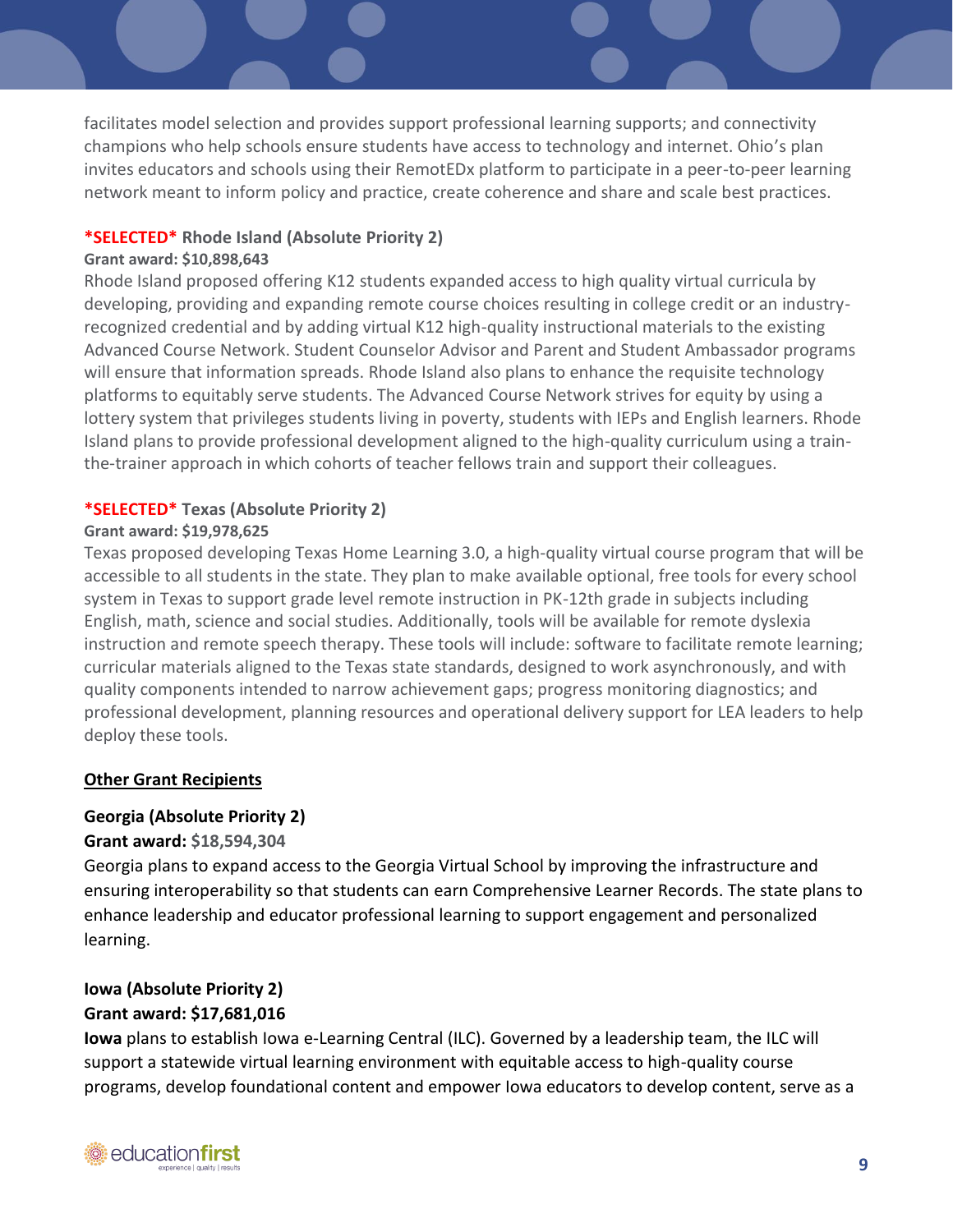central area for families to access resources and provide input, and evaluate project progress and performance using a state-wide continuous improvement system.

#### **Maine (Absolute Priority 3) Grant award: \$16,958,613**

Maine plans to generate innovative and equitable remote learning models by developing a group of "Education Engineers" who will design remote learning prototype models. Pilot schools will test, hone, and revise those models. To accomplish this, the state plans to partner with higher education institutions to make research and development, innovation engineering, and design processes courses available to educators. The state also plans to provide workshops, encourage pilot school participation through resources and microgrants, leverage existing state programs, offer an open-course, online community of proactive, and iteratively assess progress.

## **North Carolina (Absolute Priority 3) Grant award: \$17,632,125**

**North Carolina** plans to implement a statewide blended instructional model that is designed to support the most rural and economically disadvantaged communities in the state. The model rests on building teacher capacity through a high-quality professional development certification process, providing new standards-aligned virtual content focused on K8, offering mobile/accessible learning resources and technical assistance for parents, and prioritizing online and offline learning options.

## **South Carolina (Absolute Priority 3) Grant award: \$15,049,608**

**South Carolina** plans to increase availability of remote learning resources to students and teachers who lack broadband access, improve education resources by developing high-quality content, increase teacher experience with remote learning technology, and improve communication between families, teachers, and schools to support remote learning. They plan to accomplish that by acquiring and developing digital content, deploying datacasting and associated trainings, expanding the South Carolina Remote Learning Web Portal, and developing VirtualED courses.

## **South Dakota (Absolute Priority 3) Grant award: \$6,883,481**

**South Dakota** plans to provide professional development and empower families to make informed choices on online or in-person learning. They plan to provide training so every school has an educator with an online teaching certification, provide educators with professional development in remote learning, create a Rethinking Education Colloquium of 30 schools interested in pursuing new course options in personalized, competency-based education, help pre-service teachers build capacity to reach in remote/hybrid settings, and expand communication channels and resources for families to understand the learning options available to their students.

**Tennessee (Absolute Priority 1) Grant award: \$20,000,000**

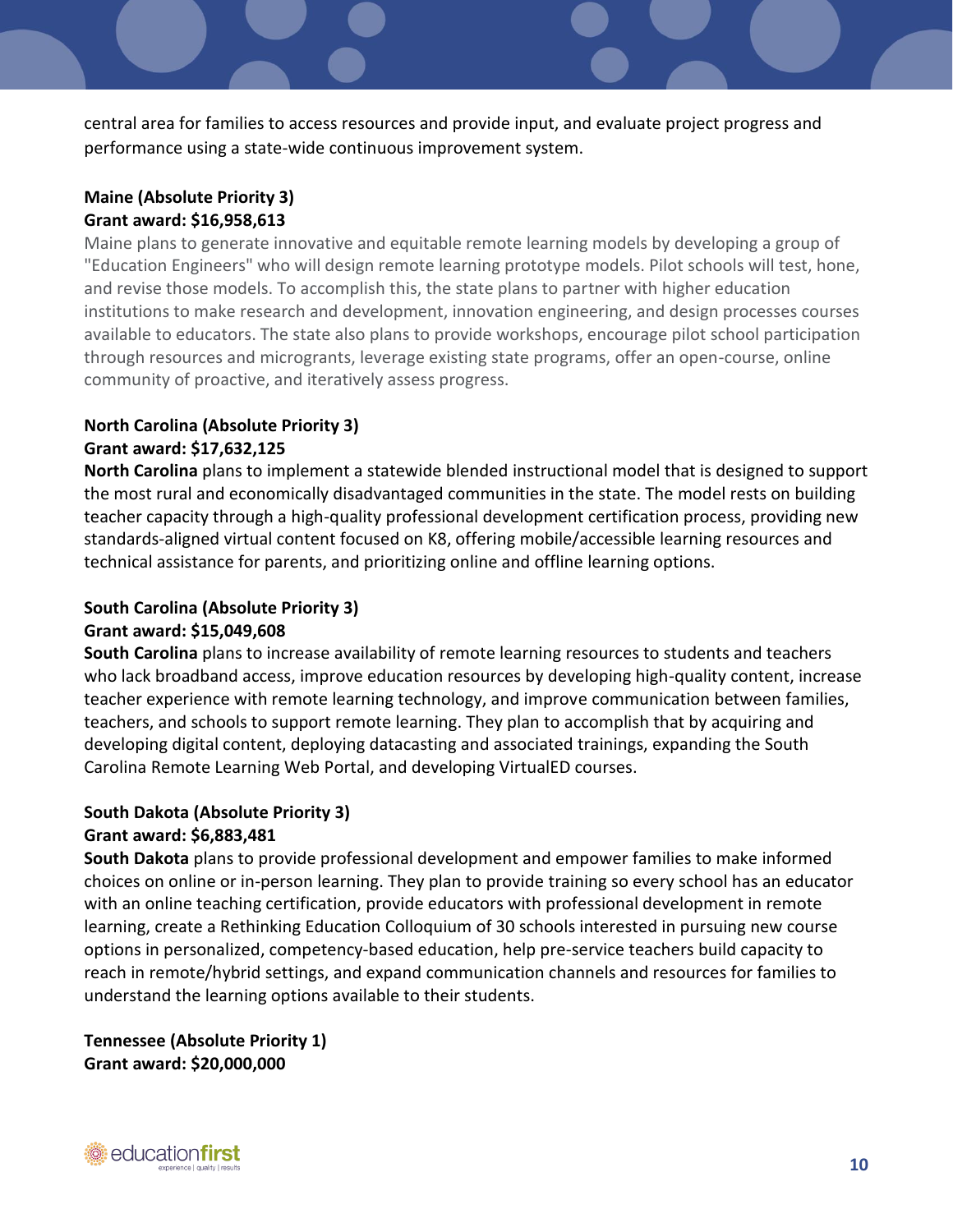**Tennessee** proposed Connected Literacy: Engaging Parents as Partners whose goal was to remediate and accelerate literacy development through parent choice by providing vital early grade literacy support for their youngest students (grades 1-3) most impacted by the COVID-19 school closures. This initiative would offer microgrants to families to access instruction and tutoring grounded in Tennessee's Foundational Skills Curriculum. Families would select a partner from TDOE-approved providers for remote summer, after-school and weekend learning supports, along with the technology, access and supplemental instructional materials needed for students to be successful. They plan to have a parent liaison at the Department who will support communications with parents

# **APPENDIX 2: Partners and Coaches**

Education First worked closely with leaders in the field to support states throughout the development of their grant application. These leaders provided guidance at a virtual workshop, offered individual state coaching and/or served as a critical friend during the final plan review. We are grateful for their expertise and insight.

- *[Sandra Alberti,](https://achievethecore.org/author/70/sandra-alberti) Student Achievement Partners*
- *[Daniel Assisi,](https://www.copernicuscoaching.com/team/) Copernicus Coaching and Consulting*
- *[Nicole Assisi,](https://www.copernicuscoaching.com/about/key-team-members/) Copernicus Coaching and Consulting*
- *[Harold Asturias,](https://www.hmhco.com/people/harold-asturias) Center for Mathematics Excellence and Equity, UC Berkeley*
- *Jessica Baghian, Independent Consultant*
- *[Sujata Bhatt,](https://www.transcendeducation.org/about-team/sujata-bhatt) Transcend*
- *Sheila Brown, Strategic Leadership Partners in Education*
- **JB Buxton, Independent Consultant**
- *[Candice Chambers,](https://www.ncssm.edu/directory/candice-chambers) North Carolina School of Science and Mathematics*
- *[Tom Corwin](https://pennhillgroup.com/about/team/tom-corwin/), Penn Hill Group*
- *[David DeSchryver,](https://www.whiteboardadvisors.com/david-deschryver) Whiteboard Advisors*
- *[Diane Doersch,](https://digitalpromise.org/our-team/diane-w-doersch/) Verizon Innovative Learning Schools initiative*
- *[Kim Fleming,](http://coreeducationllc.com/) Core Education*
- *[Emily Freitag,](https://instructionpartners.org/our-team) Instruction Partners*
- *[Crystal Gonzales,](https://www.elsuccessforum.org/people/crystal-gonzales) English Learners Success Forum*
- *Mary Heath, Core Education*
- **[Beth Holland,](https://learningaccelerator.org/people) The Learning Accelerator; Consortium for School Networking**
- *Rebecca Kockler, Former Assistant Superintendent of Academic Content for the Louisiana Department of Education*
- *[Shelli Kurth,](https://www.copernicuscoaching.com/team/) Copernicus Coaching and Consulting*
- **[Jamie Lathan,](https://www.ncssm.edu/directory/jamie-lathan) North Carolina School of Science and Mathematics**
- *[Lydia Logan,](https://digitalpromise.org/our-team/lydia-logan/) Verizon Innovative Learning Schools initiative*
- *[Sara Martinez Crawford,](https://digitalpromise.org/our-team/sara-martinez-crawford/) Verizon Innovative Learning Schools initiative*
- *[Michele McNeil,](https://www.linkedin.com/in/michelemcneil/) The College Board*
- *[Erin Mote,](https://www.innovateedunyc.org/our-team) InnovateEDU*
- *Alissa Peltzman, Independent Consultant*
- *Dave Powell, Independent Consultant*
- *[Beth Rabbitt,](https://learningaccelerator.org/people) The Learning Accelerator*

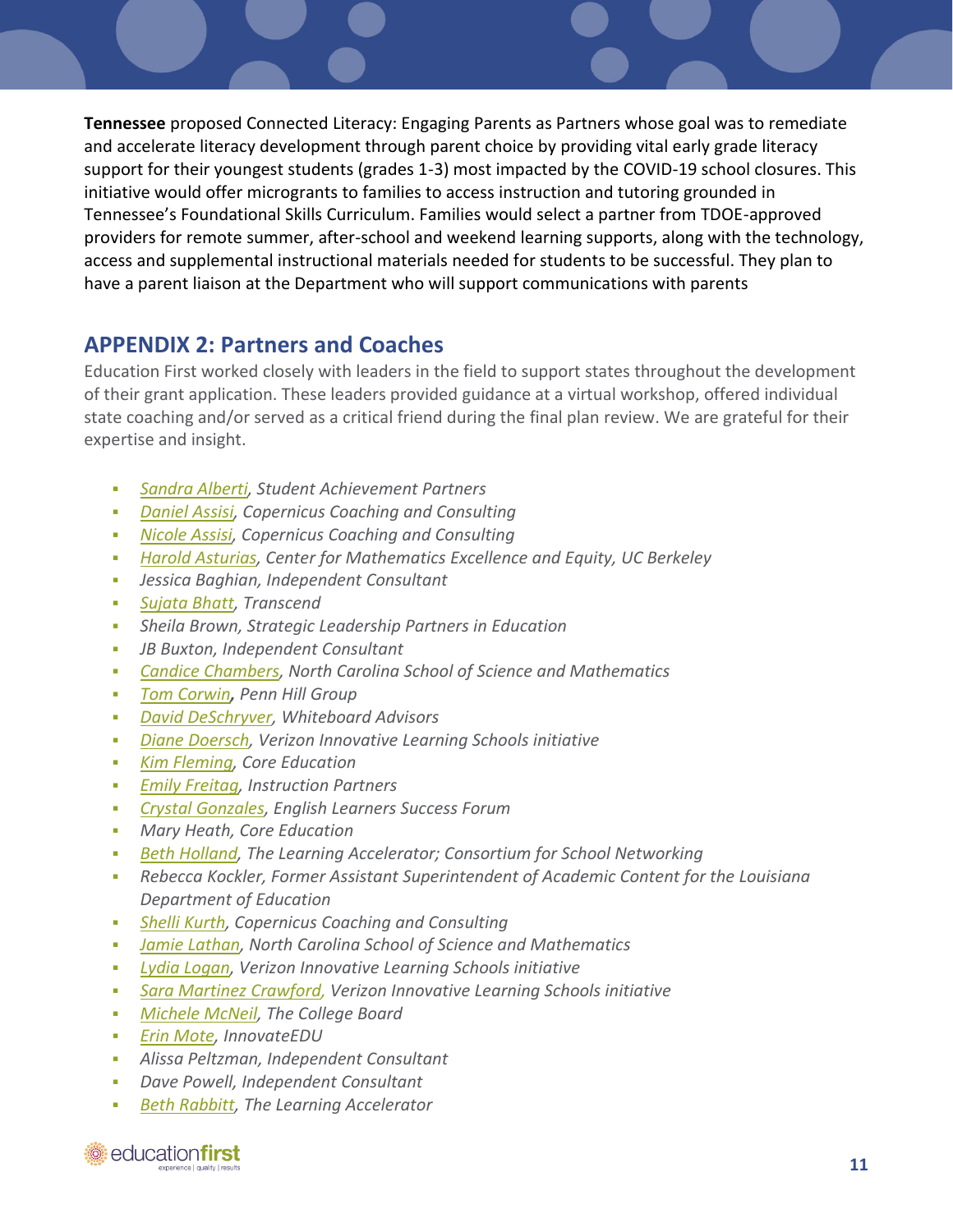- *[Tanji Reed Marshall,](https://edtrust.org/team/tanji-reed-marshall/) The Education Trust*
- *Brett Shiel, Independent Consultant*
- *[Jocelyn Stephens,](http://www.rise-colorado.org/jocelyn-stephens/) RISE Colorado*
- *[Eric Tucker,](https://edlab.tc.columbia.edu/blog/16880-Eric-Tucker) Brooklyn Lab School*
- *Katherine Westerhold White, Independent Consultant*
- *[Jeff Wetzler,](https://www.transcendeducation.org/about-team/jeff-wetzler) Transcend*
- *[Litsy Witkowski,](https://www.riveteducation.org/meet-our-team-1) Rivet Education*